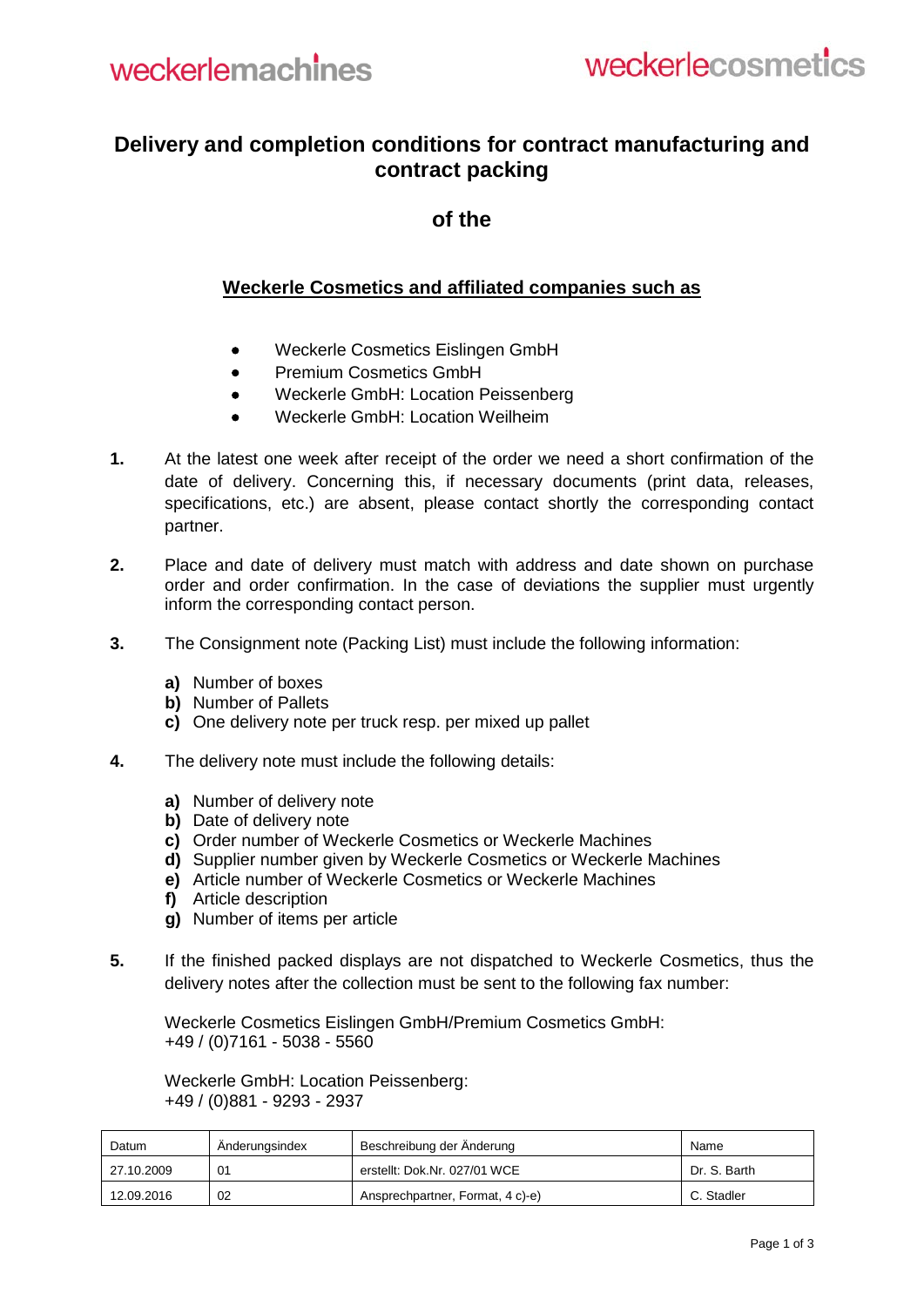- **6.** All goods shall be delivered on Euro-pallets, unless otherwise specified (one-way pallets- and broken pallets will not be accepted). Trucks have to be qualified for platform unloading. Deliveries on chemical pallets depending our prior consultation.
- **7.** For direct deliveries of materials or raw materials (at supply) of a supplier to Weckerle Cosmetics the entrance of the delivery note at the department SCM must arrive in a narrow time frame (fax number see point 5).
- **8.** Unless otherwise specified only unmixed pallets are accepted. Mixed pallets depending on prior consultation (usually only for redeliveries, remaining material). In the case of deliveries of mixed pallets every carton must be urgently labelled with the content (article number, name, and amount). The note of pallets contains a total overview about every carton with the article number, name and amounts. Per carton a readable label or a readable print with the data specified in point 4 must be present. The Weckerle article number must be additionally printed as bar code on the label/transport packaging.
- **9.** By delivery on euro-pallets, pallets will be changed one by one (same quantity and same condition). Weckerle Cosmetics will keep a pallet account to guarantee later changes if there is a shortage of pallets during delivery time.
- **10.** Contact person for Weckerle Cosmetics Eislingen GmbH/Premium Cosmetics GmbH:
	- **a)** Logistics, dates etc.: Department Supply Chain Management, Mr. Braun, tel.: +49 / (0)7161 / 50380 – 5155
	- **b)** Logistics and transport: Department Supply Chain Management,
	- **c)** Mr. Braun, tel.: +49 / (0)7161 / 50380 5155
	- **d)** Technical questions, specifications, etc.: Department quality assurance system, Mr. Boehacker, tel.: +49 / (0)7161 / 50380 – 5271

Contact person for Weckerle GmbH: Location Peissenberg:

- **e)** Logistics, dates etc.: Mr. Reisinger, tel.: +49 / (0)881 / 9293 - 2118
- **f)** Purchase: Mr. Maier, tel.: +49 / (0)881 / 9293 - 2125

Contact person for Weckerle GmbH: Location Weilheim:

- **g)** Logistics mechanical engineering: Mr. Gratz, tel.: +49 / (0)881 / 9293 - 1181
- **h)** Purchase mechanical engineering: Mr. Einsank, tel.: +49 / (0)881 / 9293 – 1117 Mr. Storch, tel.: +49 / (0)881 / 9293 – 1112
- **i)** Logistics bulk production: Mr. Liess, tel.: +49 / (0)881 / 9293 - 2123

Please contact directly the responsible person to the above mentioned themes.

**11.** The forwarders drivers are engaged to unload and, when collecting goods, load their trucks independently.